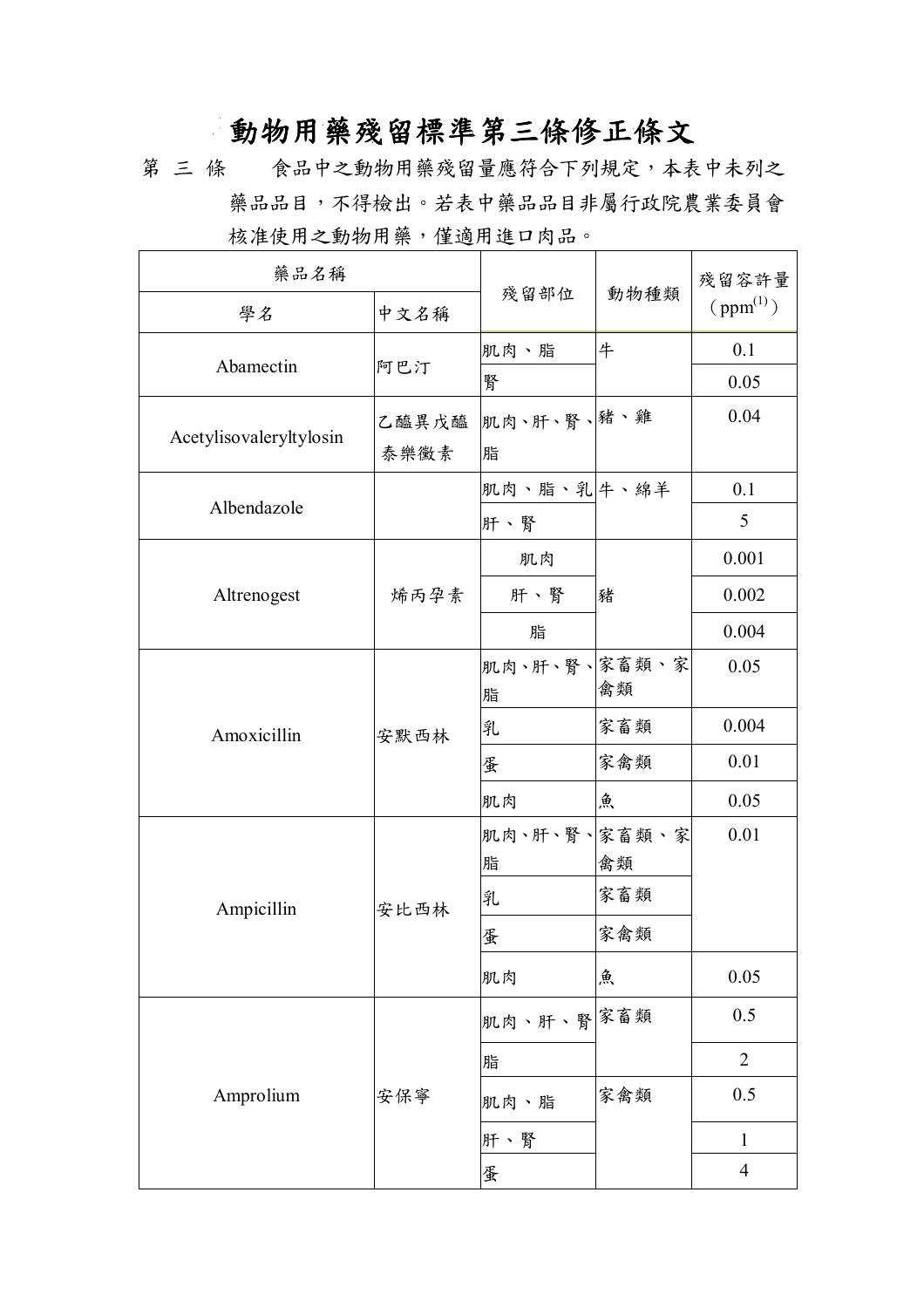|                                                 |                 | 肌肉、脂                                | 牛、豬、綿<br>羊、山羊、<br>家禽類 | 0.05           |
|-------------------------------------------------|-----------------|-------------------------------------|-----------------------|----------------|
| Apramycin                                       | 安痢黴素            | 肝、腎                                 | 牛、豬、綿<br>半、山羊         | $\overline{2}$ |
|                                                 |                 |                                     | 家禽類                   | $\mathbf{1}$   |
| Avilamycin                                      |                 | 肌肉、脂、肝、豬、肉雞<br>阿美拉黴素 腎、其他可供<br>食用部位 |                       | 0.05           |
|                                                 |                 | 肌肉                                  |                       | 0.5            |
|                                                 |                 | 肝                                   | 豬、雞                   | $\overline{2}$ |
| Arsanilic acid                                  | 胺苯亞砷酸           |                                     | 豬                     | $\overline{2}$ |
|                                                 |                 | 腎                                   | 雞                     | 0.5            |
|                                                 |                 | 肌肉、脂                                | 豬                     | 0.06           |
| Azaperone                                       |                 | 肝、腎                                 |                       | 0.1            |
|                                                 | 枯草菌素            | 脂                                   | 鵪鶉                    | 0.5            |
| Bacitracin                                      |                 | 乳                                   | 牛                     |                |
|                                                 |                 | 蛋                                   | 雞、火雞、<br>雉、鵪鶉         |                |
| Benzylpenicillin 及 Procaine<br>benzylpenicillin | 苄青黴素及<br>普羅卡因苄酯 | 肌肉、肝、腎、家畜類、家                        | 禽類                    | 0.05           |
|                                                 | 青黴素             | 乳                                   | 家畜類                   | 0.004          |
|                                                 |                 | 肌肉、腎、脂 家畜類                          |                       | 0.00075        |
| Betamethasone                                   | 貝他美沙松肝          |                                     |                       | 0.002          |
|                                                 |                 | 乳                                   |                       | 0.0003         |
|                                                 |                 | [肌肉、肝、腎 <br> <br> <br> 牛、豬          |                       | 0.2            |
| Bicozamycin                                     | 培可黴素            | 脂                                   |                       | 0.05           |
|                                                 |                 | 肌肉、肝、腎、<br>脂                        |                       | 0.05           |
| Bovine Somatotropin<br>(Recombinant)            | 牛生長素            | 肌肉、肝、腎、牛<br>脂、乳                     |                       | 免訂容許量          |
|                                                 |                 | 肌肉、脂                                | 雞                     | 0.1            |
| Buquinolate                                     |                 | 肝、腎                                 |                       | 0.4            |
|                                                 |                 | 蛋                                   |                       | 0.2            |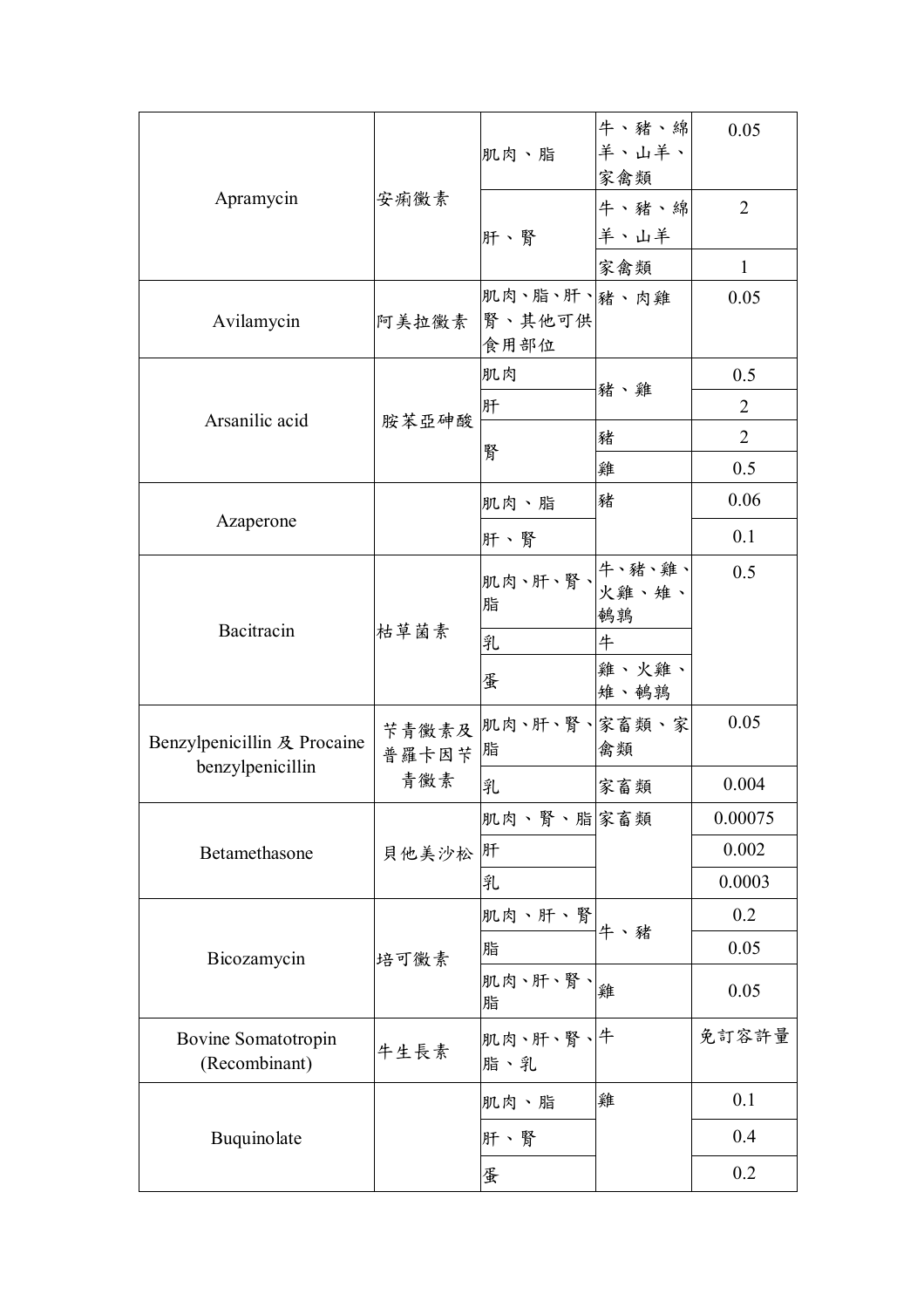| <b>Buserelin</b>                  | 布舍瑞林            | 肌肉、肝、腎、  猪<br>脂 |                                | 免訂容許量          |
|-----------------------------------|-----------------|-----------------|--------------------------------|----------------|
| Carazolol                         |                 | 肌肉、脂(含)豬<br>皮)  |                                | 0.005          |
|                                   |                 | 肝、腎             |                                | 0.025          |
|                                   |                 | 肝               | 豬                              | 0.03           |
| Carbadox                          | 卡巴得             | 肌肉              |                                | 0.005          |
| Cefapirin (Cephapirin)            | 西華比林            | 肌肉、脂、肝、牛<br>腎   |                                | 0.02           |
|                                   |                 | 乳               |                                | 0.01           |
|                                   |                 | 肌肉、脂            | 牛、豬                            | 0.05           |
| Cefquinome                        |                 | 肝               |                                | 0.1            |
|                                   |                 | 腎               |                                | 0.2            |
|                                   |                 | 乳               | 牛                              | 0.02           |
|                                   |                 | 肌肉              | 牛、豬、綿                          | $\mathbf{1}$   |
|                                   | 畜福              | 肝、脂             | 羊、山羊                           | $\overline{2}$ |
| Ceftiofur                         |                 | 腎               |                                | 6              |
|                                   |                 | 乳               | 牛、綿羊、<br>山羊                    | 0.1            |
| Cefuroxime                        |                 | 肌肉、肝、腎、牛<br>脂、乳 |                                | 0.02           |
|                                   |                 | 肌肉、肝、脂」绪、家禽類    |                                | 0.2            |
| Cephalexin                        | 雪華力新            | 腎               |                                | $\mathbf{1}$   |
| Cephalonium                       |                 | 乳               | 牛                              | 0.02           |
|                                   |                 | 肌肉、脂            | 家畜類、家                          | 0.2            |
|                                   |                 | 肝               | 禽類                             | 0.6            |
|                                   |                 | 腎               |                                | 1.2            |
| Chlortetracycline ·               | 氣四環黴蛋           |                 | 家禽類                            | 0.4            |
| Oxytetracycline 及<br>Tetracycline | 素、羥四環黴<br>素及四環黴 |                 | 家畜類                            | 0.1            |
|                                   | 素               | 肌肉              | 魚 $(2)$                        | 0.2            |
|                                   |                 | 肌肉              | 十足目 $^{(2)}$ 、<br>無尾目 $^{(2)}$ | 0.1            |
|                                   |                 | 肌肉(含皮)          | 龜鱉目 $^{(2)}$                   | 0.1            |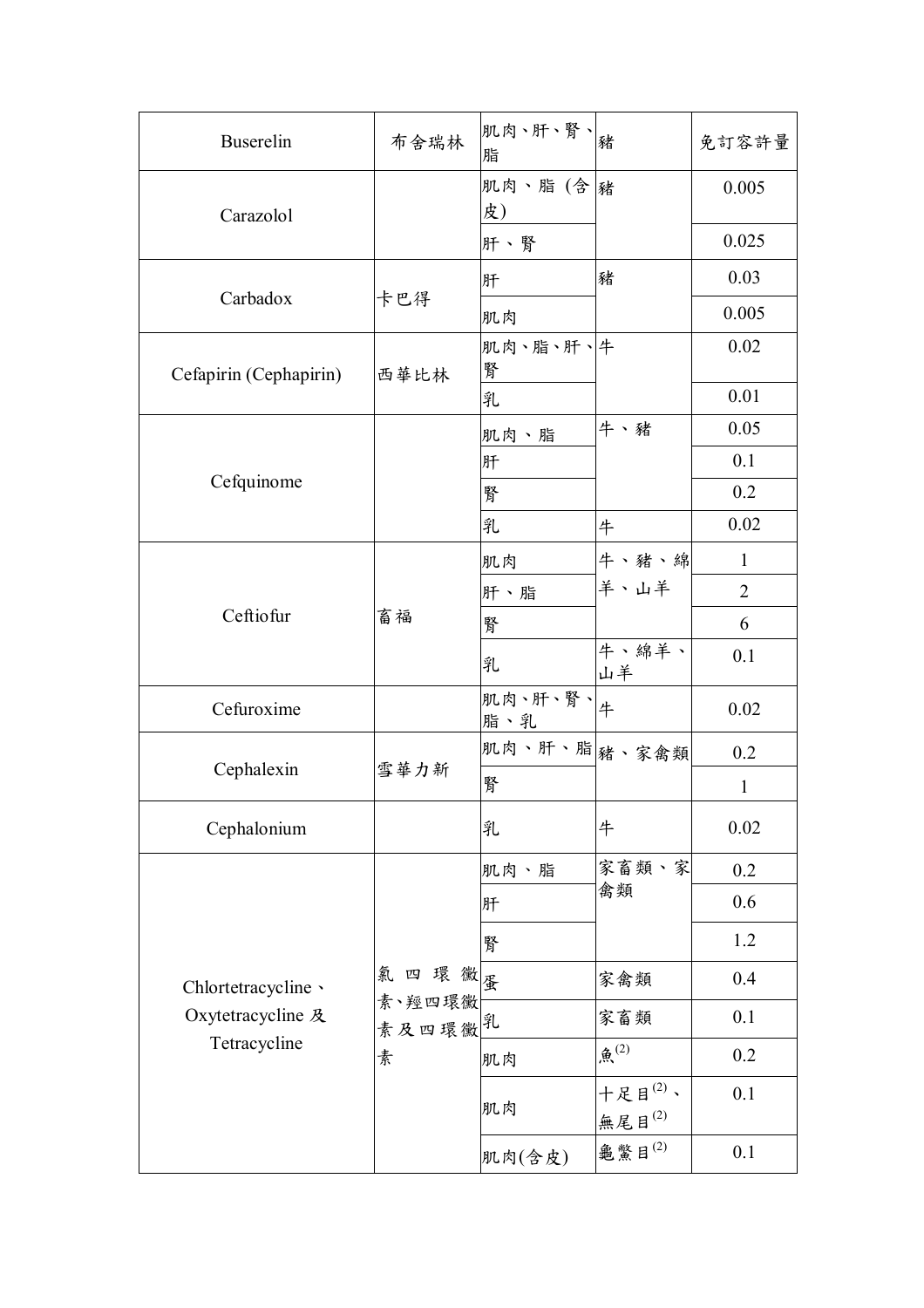|              |       | 肌肉、脂                             | 牛、綿羊、       | 0.2            |
|--------------|-------|----------------------------------|-------------|----------------|
|              |       | 肝                                | 山羊          | 1.5            |
|              |       | 腎                                |             | 3              |
| Clopidol     | 氯吡啶   | 肌肉、肝、腎、緒<br>脂                    |             | 0.2            |
|              |       | 乳                                | 牛           | 0.02           |
|              |       | 肌肉、脂                             | 雞、火雞        | 5              |
|              |       | 肝、腎                              |             | 15             |
| Cloprostenol | 氯前列烯醇 | 肌肉、肝、腎、 <br> 牛、豬、馬  免訂容許量<br>脂、乳 |             |                |
|              |       | 肌肉、肝                             | 牛           | $\mathbf{1}$   |
|              |       | 腎、脂                              |             | $\overline{3}$ |
| Closantel    |       | 肌肉、肝                             | 綿羊          | 1.5            |
|              |       | 腎                                |             | 5              |
|              |       | 脂                                |             | $\overline{2}$ |
|              |       | 肌肉、肝、腎、牛<br>脂、乳                  |             | 0.01           |
| Cloxacillin  | 氯噁唑西林 | 肌肉、肝、腎、綿羊、山羊<br>脂                |             | 0.3            |
|              |       | 乳                                |             | 0.03           |
|              |       | 肌肉、肝、脂<br>(含皮)                   | 家畜類、家<br>禽類 | 0.15           |
| Colistin     | 可利斯汀  | 腎                                |             | 0.2            |
|              |       | 蛋                                | 家禽類         | 0.3            |
|              |       | 乳                                | 家畜類         | 0.05           |
|              |       | 肌肉、肝、腎 牛                         |             | 0.02           |
| Cyfluthrin   |       | 脂                                |             | 0.2            |
|              |       | 乳                                |             | 0.04           |
|              |       | 肌肉、肝、腎牛、豬、綿                      |             | 0.02           |
| Cyhalothrin  |       | 脂                                | 羊           | 0.4            |
|              |       | 乳                                | 牛           | 0.03           |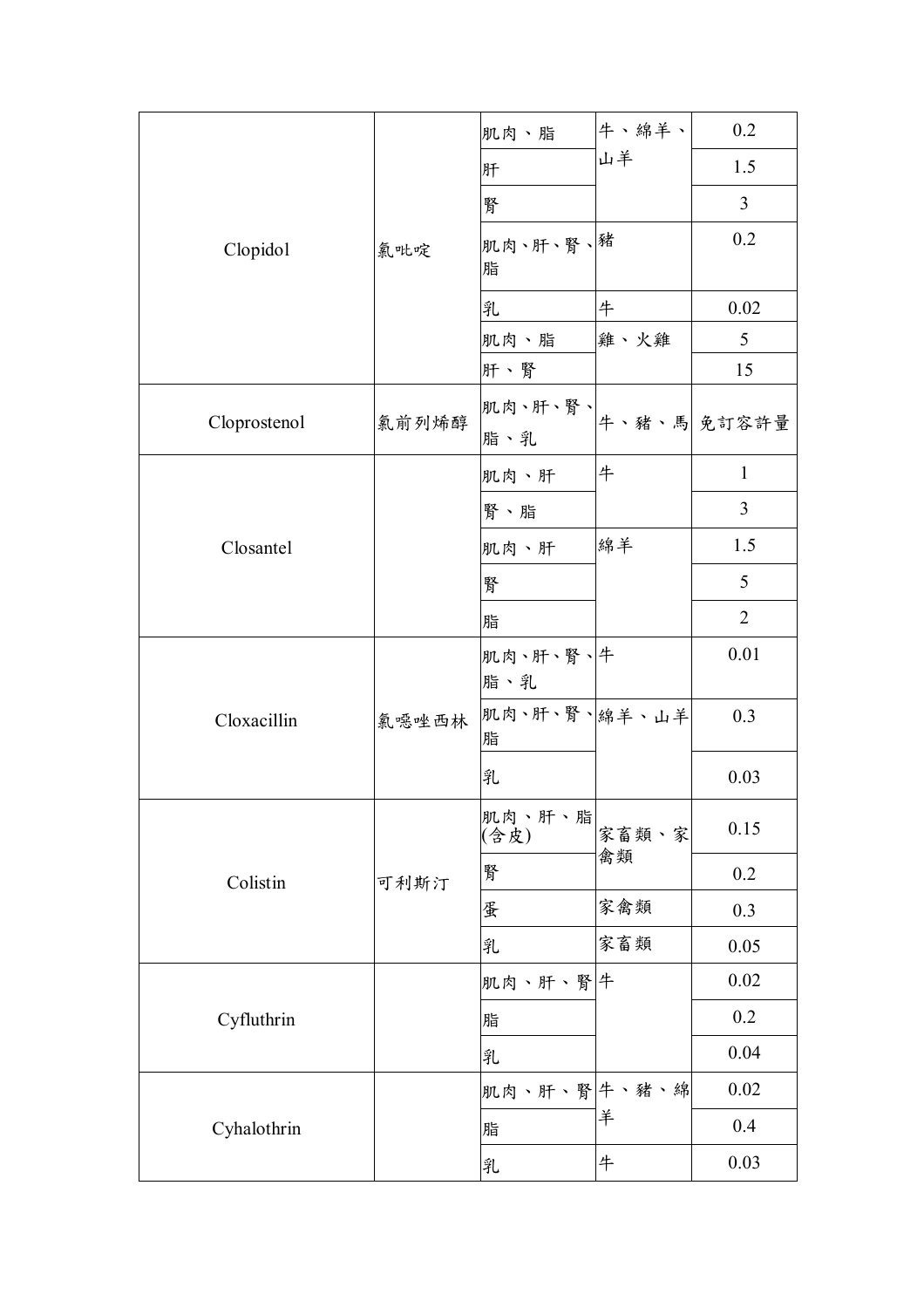|               |               | 肌肉、肝、腎、綿羊、山羊<br>脂  |               | 0.3            |
|---------------|---------------|--------------------|---------------|----------------|
| Cyromazine    | 賽滅淨           | 肌肉、肝、腎離            |               | 0.1            |
|               |               | 脂                  |               | 0.05           |
|               |               | 蛋                  |               | 0.3            |
|               |               |                    | 牛、雞           | 0.2            |
|               |               | 肌肉                 | 豬             | 0.1            |
|               |               | 肝、腎                | 牛、雞           | 0.4            |
| Danofloxacin  | 大安氟奎林开<br>羧酸  |                    | 豬             | 0.05           |
|               |               | 腎                  |               | 0.2            |
|               |               | 脂                  | 牛、豬、雞         | 0.1            |
|               |               | 乳                  | 牛             | 0.03           |
|               |               | 肌肉                 | 牛、雞、山         | $\mathbf{1}$   |
| Decoquinate   | 滴克奎諾          | 肝、腎、脂              | 羊             | $\overline{2}$ |
|               |               | 肌肉                 | 牛、綿羊、<br>雞、鮭魚 | 0.03           |
|               |               | 肝、腎                | 牛、綿羊、         | 0.05           |
| Deltamethrin  |               | 脂                  | 雞             | 0.5            |
|               |               | 乳                  | 牛             | 0.3            |
|               |               | 蛋                  | 雞             | 0.03           |
|               |               | <br> 肌肉、腎、脂  家畜類、家 |               | 0.001          |
| Dexamethasone | 氟化甲基脱<br>氫皮質醇 | 肝                  | 禽類            | 0.002          |
|               |               | 乳                  | 家畜類           | 0.0003         |
| Diaveridine   |               | 肌肉、肝、腎、解<br>脂      |               | 0.05           |
|               |               | 肌肉、肝、腎、山羊、家禽<br>脂  | 牛、綿羊、<br>類    | 0.05           |
| Dichlorvos    | 二氯松           |                    | 豬             | 0.1            |
|               |               | 乳                  | 羊、綿羊          | 0.02           |
|               |               | 蛋                  | 家禽類           | 0.05           |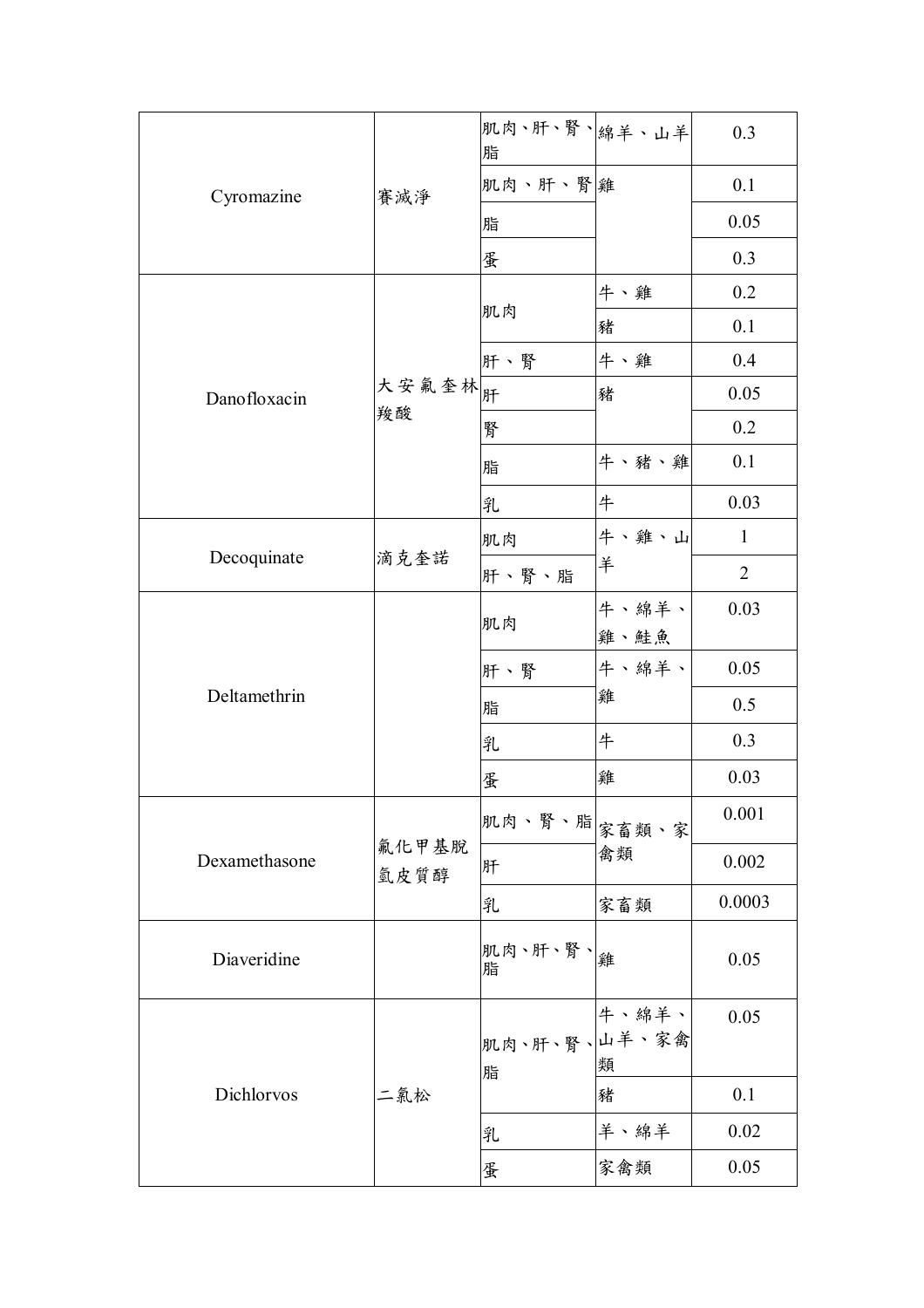|                                       |               | 肌肉                           | 綿羊、家禽        | 0.5            |
|---------------------------------------|---------------|------------------------------|--------------|----------------|
|                                       |               | 肝                            | 類、兔          | 3              |
| Diclazuril                            | 戴克拉爾          | 腎                            |              | $\overline{2}$ |
|                                       |               | 脂                            |              | $\mathbf{1}$   |
|                                       |               | 肌肉                           | 綿羊           | 0.2            |
| Dicyclanil                            |               | 肝、腎                          |              | 0.4            |
|                                       |               | 脂                            |              | 0.15           |
|                                       |               | 肌肉、肝、脂余畜類、家                  |              | 0.6            |
| Dihydrostreptomycin 及<br>Streptomycin | 雙氫鏈黴素<br>及鏈黴素 | 腎                            | 禽類           | $\mathbf{1}$   |
|                                       |               | 乳                            | 家畜類          | 0.2            |
|                                       |               | 肌肉                           | 牛            | 0.5            |
|                                       |               | 肝                            |              | 12             |
| Diminazene                            |               | 腎                            |              | 6              |
|                                       |               | 乳                            |              | 0.15           |
| Dinoprost                             | 地諾前列素         | <br> 肌肉、肝、腎、  牛 、豬 、馬 <br>脂  |              | 免訂容許量          |
|                                       |               | 乳                            | 牛            |                |
|                                       |               |                              | 牛            | 0.01           |
|                                       |               | 肌肉                           | 豬            | 0.005          |
| Doramectin                            | 多滅蟲           | 肝                            | 牛、豬          | 0.1            |
|                                       |               | 腎                            |              | 0.03           |
|                                       |               | 脂                            |              | 0.15           |
|                                       |               | 肌肉                           | 牛、豬、綿        | 0.1            |
|                                       |               | 肝、脂                          | 羊、山羊、<br>家禽類 | 0.3            |
| Doxycycline                           | 脱氧羥四環<br>黴素   |                              |              | 0.6            |
|                                       |               | 蛋                            | 家禽類          | 0.2            |
|                                       |               | 肌肉                           | 魚            | 0.01           |
| Enramycin                             | 恩黴素           | 肌肉、肝、腎、  <sub>豬、雞</sub><br>脂 |              | 0.03           |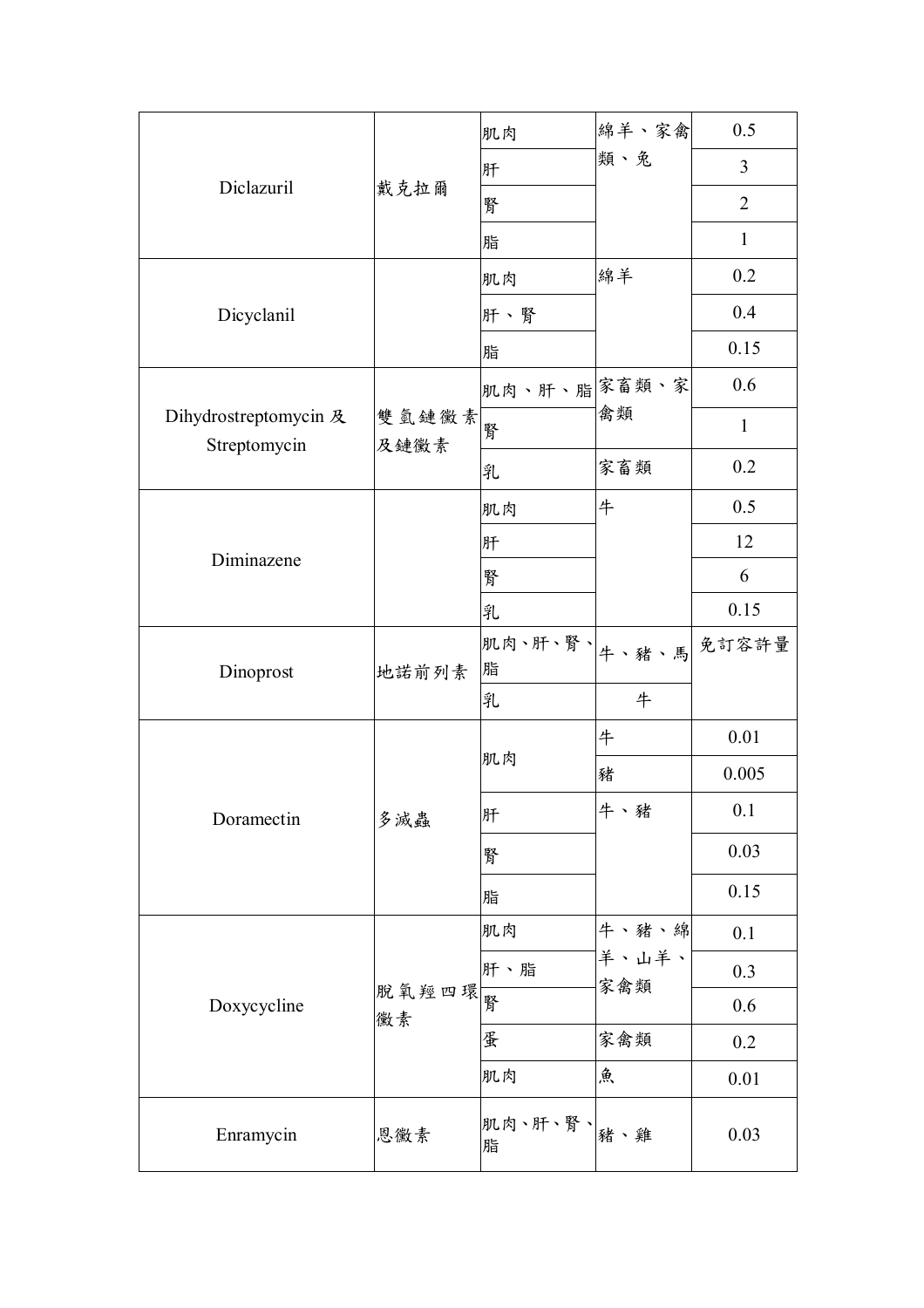|                                        |             | 肌肉              | 牛、豬、家       | 0.1   |
|----------------------------------------|-------------|-----------------|-------------|-------|
|                                        |             | 脂               | 禽類          |       |
|                                        |             |                 | 牛           | 0.3   |
| Enrofloxacin                           | 恩氟奎林羧肝<br>酸 |                 | 豬、家禽類       | 0.2   |
|                                        |             |                 | 牛           | 0.2   |
|                                        |             | 腎               | 豬、家禽類       | 0.3   |
|                                        |             | 乳               | 牛           | 0.1   |
|                                        |             | 肌肉              | 牛           | 0.1   |
|                                        |             | 肝               |             | 2     |
| Eprinomectin                           |             | 腎               |             | 0.3   |
|                                        |             | 脂               |             | 0.15  |
|                                        |             | 乳               |             | 0.02  |
|                                        |             | 肌肉、肝、腎、家畜類      |             | 0.2   |
|                                        |             | 脂               |             |       |
|                                        |             | 乳<br>肌肉、肝、腎、家禽類 |             | 0.04  |
| Erythromycin                           | 紅黴素         | 脂               |             | 0.1   |
|                                        |             | 蛋               |             | 0.05  |
|                                        |             | 肌肉              | 魚           | 0.2   |
|                                        |             | 肌肉、肝、腎、家畜類      |             | 免訂容許量 |
| Estradiol (或 Oestradiol)               | 雌二醇         | 脂               |             |       |
|                                        |             | 肌肉              | 雞           | 0.5   |
|                                        |             | 肝、腎             |             | 1.5   |
| Ethopabate                             | 衣索巴         | 脂               |             | 0.04  |
|                                        |             | 肌肉、脂            |             | 5     |
|                                        |             | 肝、腎             | 其他家禽類       | 20    |
| Etiproston                             | 依替前列通       | 肌肉、肝、腎、         | 豬           | 免訂容許量 |
|                                        |             | 脂               |             |       |
| Eugenol                                | 丁香酚         | 肌肉(含皮)          | 魚           | 0.05  |
|                                        |             | 肌肉、腎、脂 牛、豬、綿    |             | 0.1   |
| Febantel、Fenbendazole 及<br>Oxfendazole | 肥胖得         | 肝               | 羊、山羊、<br>馬  | 0.5   |
|                                        |             | 乳               | 牛、綿羊、<br>山羊 | 0.1   |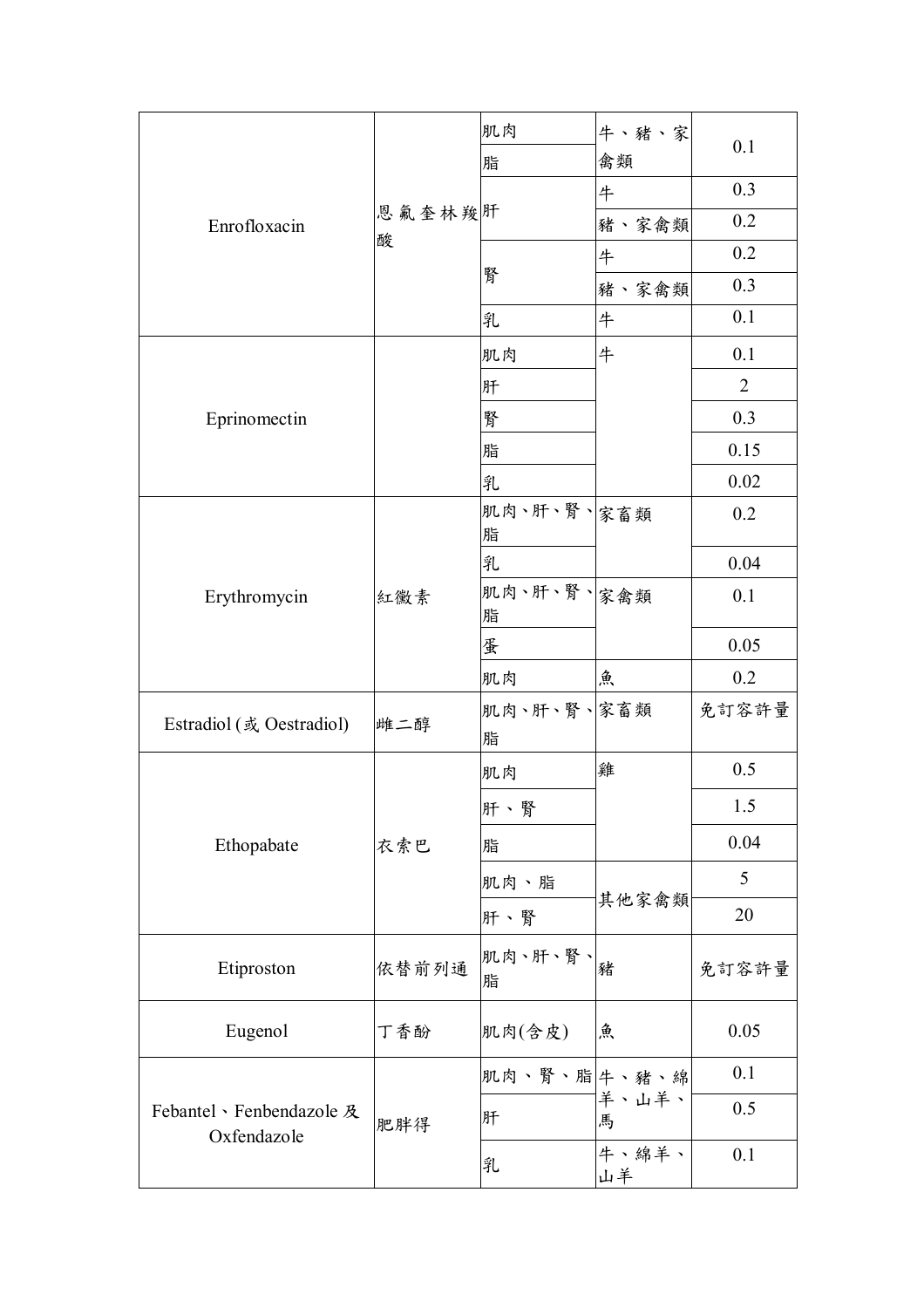|                   |         | <br> 肌肉、肝、腎、 <br> 牛、豬<br>脂 |     | 0.01              |
|-------------------|---------|----------------------------|-----|-------------------|
|                   |         | 乳                          | 牛   |                   |
| Flavophospholipol |         | 肌肉、肝、腎、                    |     | 0.03              |
|                   |         | 脂                          | 雞   |                   |
|                   |         | 蛋                          |     | 0.02              |
|                   |         |                            | 牛   | 0.2               |
|                   |         | 肌肉                         | 豬   | 0.3               |
|                   |         |                            | 家禽類 | 0.1               |
|                   |         |                            | #   | $\overline{3}$    |
|                   |         | 肝                          | 豬   | $\overline{2}$    |
|                   |         |                            | 家禽類 | 2.5               |
|                   | 氟甲磺氯黴   |                            | #   | 0.3               |
| Florfenicol       | 素       | 腎                          | 豬   | 0.5               |
|                   |         |                            | 家禽類 | 0.75              |
|                   |         | 脂(含皮)                      | 牛   | 0.3               |
|                   |         |                            | 豬   | 0.5               |
|                   |         |                            | 家禽類 | 0.2               |
|                   |         | 肌肉(含皮)                     | 魚   | $\mathbf{1}$      |
|                   |         | 肌肉(含皮)                     | 龜驚目 | 0.3               |
|                   |         | 肌肉                         | 牛   | 0.2               |
| Fluazuron         |         | 肝、腎                        |     | 0.5               |
|                   |         | 脂                          |     | $\overline{7}$    |
|                   |         | 肌肉、肝                       | 豬   | 0.01              |
|                   |         | 腎                          |     | 0.3               |
|                   |         | 脂                          |     | $\overline{0.05}$ |
|                   |         | 肌肉                         | 家禽類 | 0.2               |
|                   | 氟苯並嘧唑 肝 |                            |     | 0.5               |
| Flubendazole      | 氨基甲酸    | 腎                          |     | 0.3               |
|                   |         | 脂                          |     | 0.05              |
|                   |         | 蛋                          |     | 0.4               |
|                   |         | 肌肉、肝、腎、其它家畜類<br>脂          |     | $0.02\,$          |
|                   |         | 乳                          |     | 0.01              |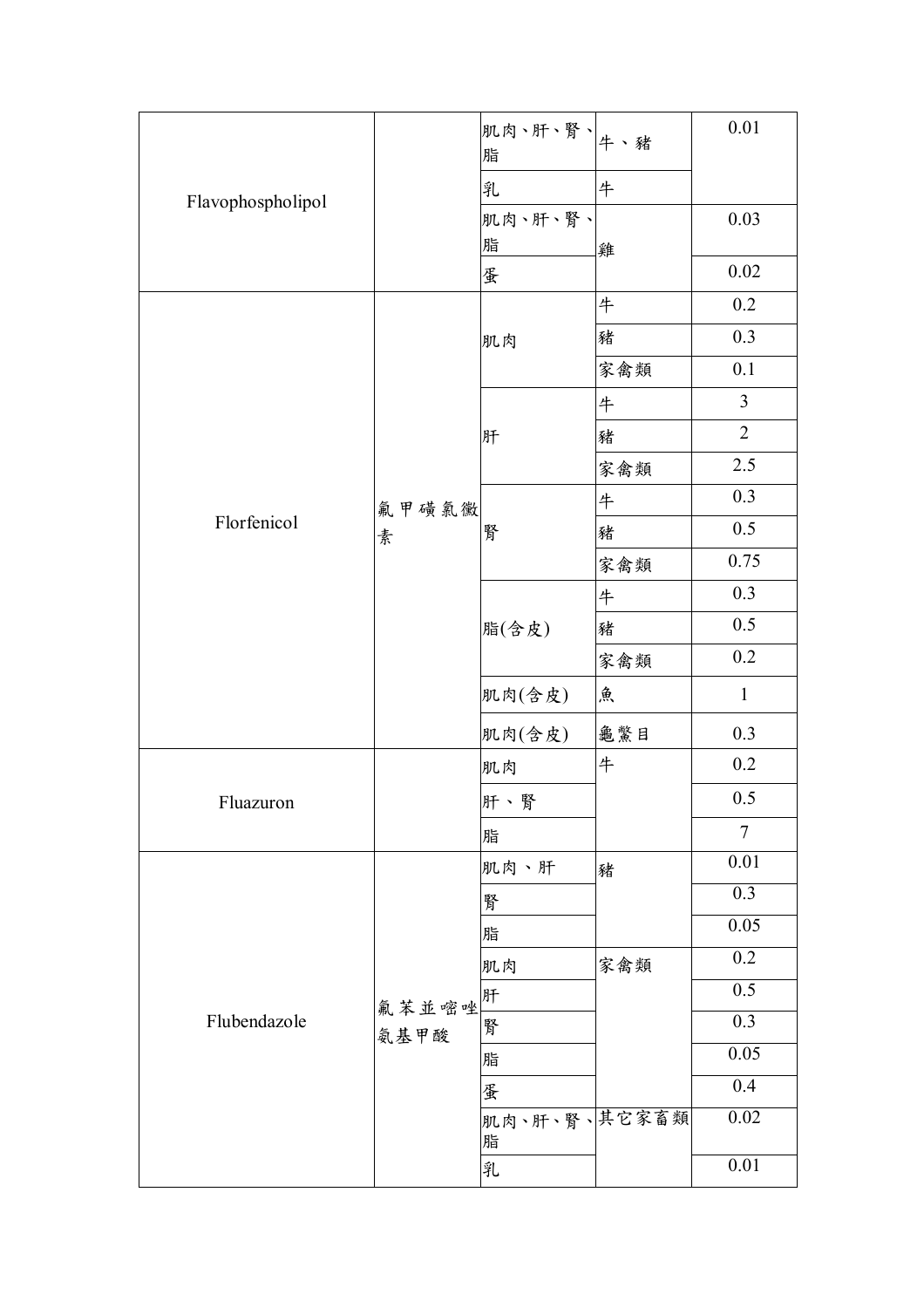|              |      | 肌肉、肝            |             | 0.5            |
|--------------|------|-----------------|-------------|----------------|
|              |      | 腎               | 家畜類、家       | $\mathfrak{Z}$ |
|              |      | 脂               | 禽類          | $\mathbf{1}$   |
| Flumequine   | 氟滅菌  | 乳               | 牛、綿羊、<br>山羊 | 0.05           |
|              |      | 肌肉(含皮)          | 魚           | 0.5            |
|              |      | 肌肉(含皮)          | 龜鱉目         | 0.5            |
|              |      |                 | 牛           | $0.02\,$       |
|              |      | 肌肉              | 豬           | 0.05           |
|              |      |                 | 馬           | 0.01           |
|              |      |                 | 牛           | 0.3            |
|              |      | 肝               | 豬           | 0.2            |
|              |      |                 | 馬           | 0.1            |
| Flunixin     | 氟尼辛  | 腎               | 牛           | 0.1            |
|              |      |                 | 豬           | 0.03           |
|              |      |                 | 馬           | 0.2            |
|              |      | 脂               | 牛           | 0.03           |
|              |      |                 | 馬           | 0.02           |
|              |      | 脂(含皮)           | 豬           | 0.01           |
|              |      | 乳               | 牛           | 0.04           |
|              |      | 肌肉              | 雞           | 0.06           |
|              |      | 肝               |             | 0.6            |
| Fluralaner   | 弗雷拉納 | 腎               |             | 0.4            |
|              |      | 脂(含皮)           |             | 0.6            |
|              |      | 蛋               |             | $\mathbf{1}$   |
|              |      | 肌肉、脂            | 家畜類         | 0.1            |
|              |      | 肝               |             | $\overline{2}$ |
| Gentamicin   | 健牠黴素 | 腎               |             | 5              |
|              |      | 乳               |             | 0.2            |
|              |      | 肌肉、肝、腎、家禽類<br>脂 |             | 0.1            |
|              |      | 肌肉              | 雞、火雞        | 0.1            |
| Halofuginone | 海樂福精 | 肝               |             | 0.3            |
|              |      | 脂(含皮)           |             | 0.2            |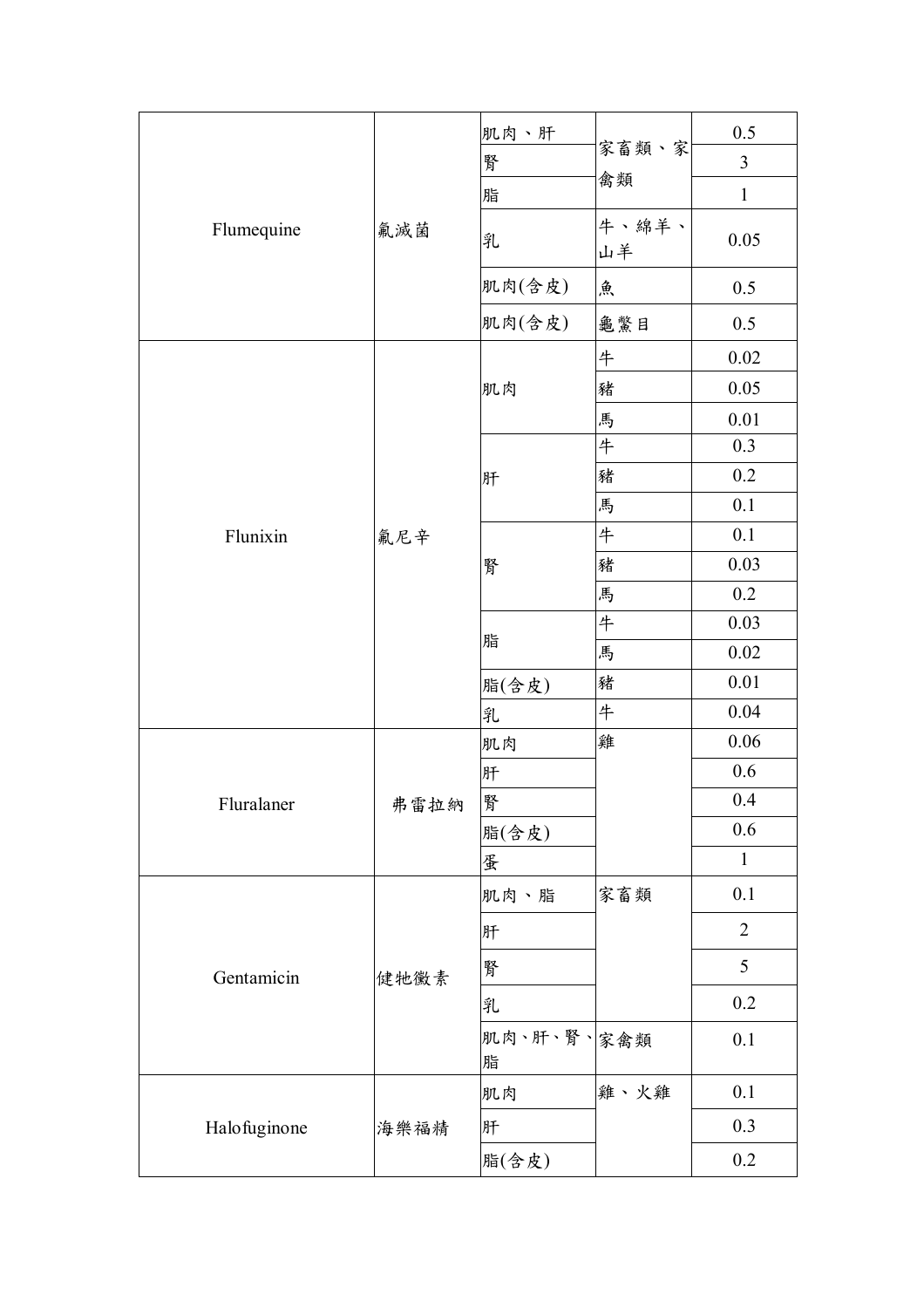| Human Chorionic |      | 人絨毛膜性肌肉、肝、腎、 <sup>家畜類</sup>     |             | 免訂容許量          |
|-----------------|------|---------------------------------|-------------|----------------|
| Gonadotrophin   | 腺激素  | 脂(含皮)、乳                         |             |                |
|                 |      | 肌肉、肝、腎、家畜類、家<br>脂               | 禽類          | 免訂容許量          |
| Hydrocortisone  |      | 乳                               | 牛、綿羊、<br>山羊 | 0.01           |
|                 |      | 肌肉                              | 牛           | 0.3            |
| Imidocarb       |      | 肝                               |             | $\overline{2}$ |
|                 |      | 腎                               |             | 1.5            |
|                 |      | 脂、乳                             |             | 0.05           |
|                 |      | 肌肉、脂、乳牛                         |             | 0.1            |
| Isometamidium   |      | 肝                               |             | 0.5            |
|                 |      | 腎                               |             | $\mathbf{1}$   |
|                 |      | 肌肉                              | 牛           | 0.01           |
|                 |      | 肝                               |             | 0.1            |
|                 |      | 腎                               |             | 0.01           |
|                 | 愛滅蟲  | 脂                               |             | 0.04           |
| Ivermectin      |      | 肌肉、脂                            | 豬、綿羊、<br>山羊 | 0.02           |
|                 |      | 肝                               |             | 0.015          |
|                 |      | 腎                               |             | 0.01           |
|                 |      | 乳                               | 牛、綿羊、<br>山羊 | 0.01           |
| Josamycin       |      | 肌肉、肝、腎、  <sub>豬、家禽類</sub><br>脂  |             | 0.04           |
|                 |      | 肌肉、脂                            | 家畜類、家       | 0.1            |
|                 |      | 肝                               | 禽類          | 0.6            |
| Kanamycin       | 康黴素  | 腎                               |             | 2.5            |
|                 |      | 乳                               | 家畜類         | 0.15           |
|                 |      | 蛋                               | 家禽類         | 0.5            |
|                 |      | 肌肉、肝、腎、 <mark>豬、家禽類</mark><br>脂 |             | 0.2            |
| Kitasamycin     | 北里黴素 | 蛋                               | 家禽類         |                |
|                 |      | 肌肉                              | 魚           | 0.05           |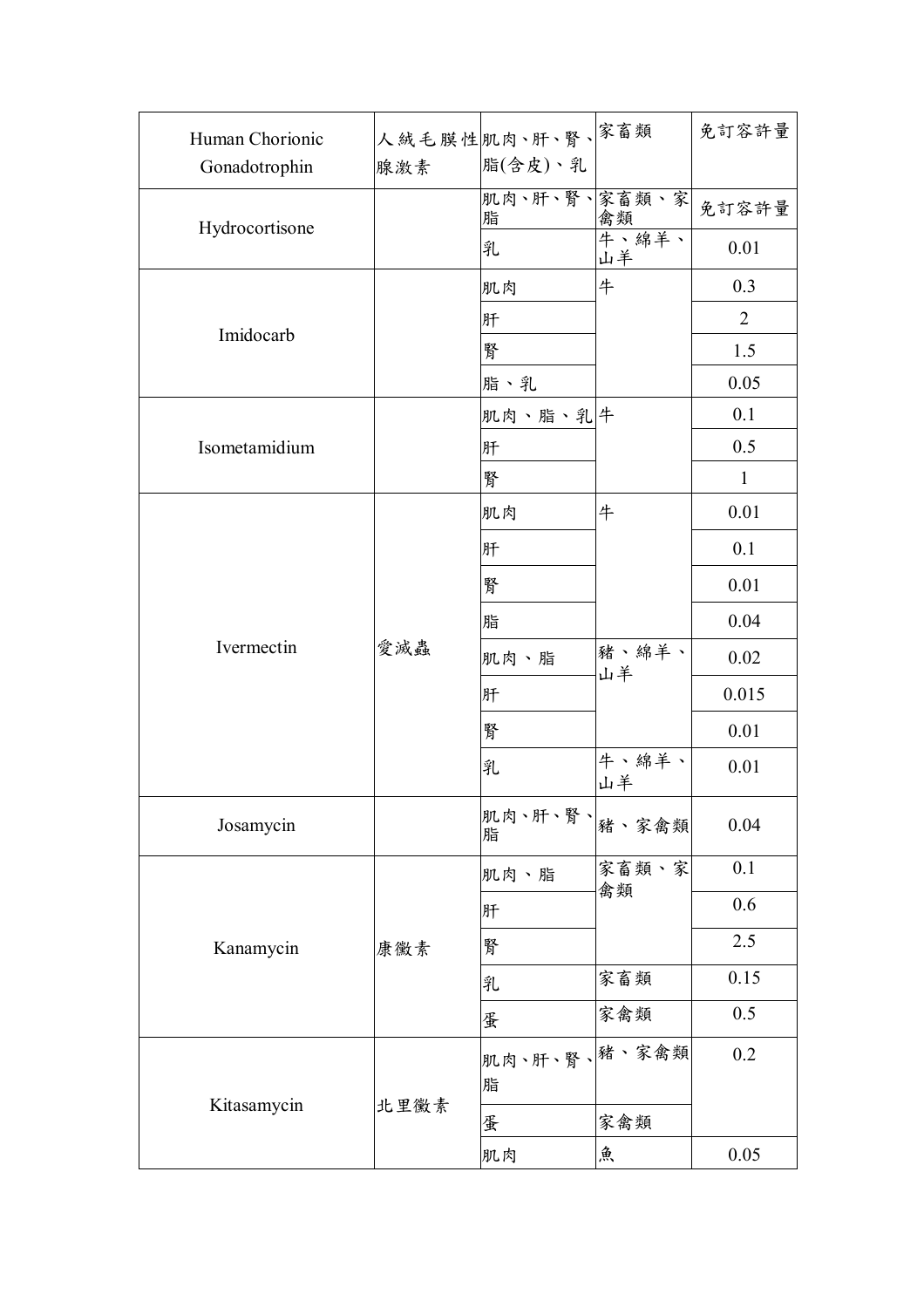|                      |          | 肝                                      | 牛、兔   | 0.7          |
|----------------------|----------|----------------------------------------|-------|--------------|
|                      |          | 脂(含皮)                                  | 雞     | $\mathbf{1}$ |
|                      |          | 肌肉                                     |       | 0.1          |
| Lasalocid            | 拉薩羅      | 肝、腎                                    |       | 0.4          |
|                      |          | 蛋                                      |       | 0.05         |
|                      |          | 肝                                      | 綿羊    | $\mathbf{1}$ |
|                      |          | 肌肉、腎、脂家畜類、家                            |       | 0.01         |
|                      |          | 肝                                      | 禽類    | 0.1          |
| Levamisole           | 左美素      | 乳                                      | 家畜類   | 0.1          |
|                      |          | 蛋                                      | 家禽類   | $\mathbf{1}$ |
|                      |          | 肌肉、脂                                   | 家畜類、家 | 0.1          |
| Lincomycin           |          | 肝                                      | 禽類    | 0.5          |
|                      |          | 腎                                      |       | 1.5          |
|                      | 林可黴素     | 乳                                      | 家畜類   | 0.15         |
|                      |          | 蛋                                      | 家禽類   | 0.05         |
|                      |          | 肌肉                                     | 魚     | 0.1          |
|                      |          | 肌肉                                     | 家禽類   | 0.1          |
|                      |          | 肝                                      |       | 0.8          |
| Maduramicin          | 馬杜拉黴素    | 腎                                      |       | $\mathbf{1}$ |
|                      |          | 脂(含皮)                                  |       | 0.1          |
|                      |          | 苯並嘧唑甲肌肉、肝、腎、 <sup>家畜類</sup>            |       | 0.02         |
| Mebendazole          | 氨基甲酸 脂、乳 |                                        |       |              |
|                      |          | 肝                                      | 牛     | 0.002        |
| Melengestrol acetate |          | 脂                                      |       | 0.005        |
| Metrifonate          |          |                                        |       |              |
| (見 Trichlorfon)      |          |                                        |       |              |
|                      |          | 肌肉、肝、腎、牛、山羊                            |       | 0.05         |
|                      |          | 脂                                      |       |              |
| Monensin             | 孟寧素      | 乳                                      |       | 0.01         |
|                      |          | 肌肉、肝、腎、離、火雞、 免訂容許量<br> <br> 止、尽<br>脂、蛋 |       |              |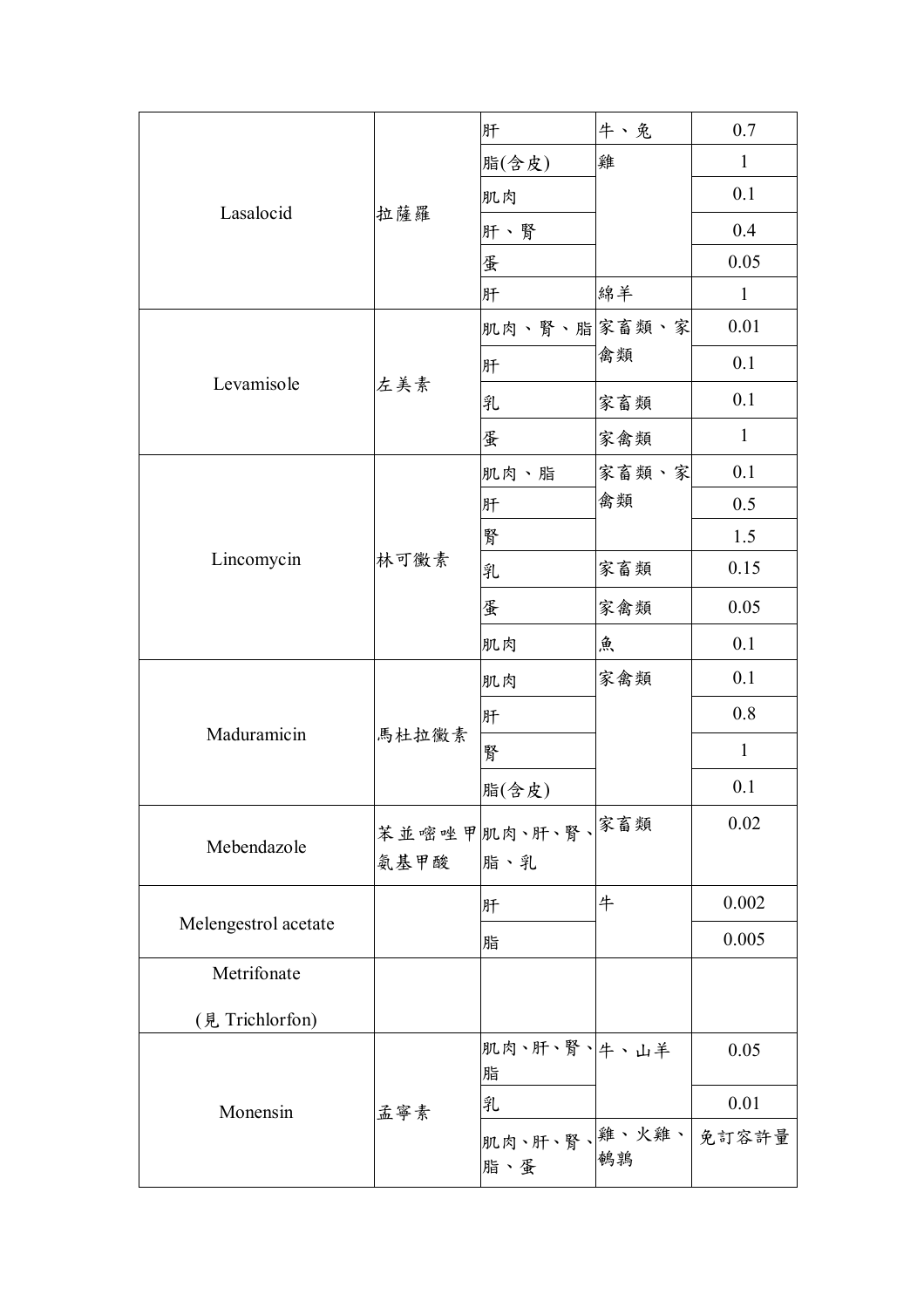|              | 摩朗得  | 肌肉、脂                                     | 牛、豬、綿<br>羊、山羊 | 0.3            |
|--------------|------|------------------------------------------|---------------|----------------|
| Morantel     |      | 肝、腎                                      | 牛、綿羊、<br>山羊   | $\overline{2}$ |
|              |      |                                          | 豬             | 5              |
|              |      | 乳                                        | 牛、綿羊          | 0.1            |
|              |      |                                          | 牛、鹿           | 0.02           |
|              |      | 肌肉                                       | 綿羊            | 0.05           |
| Moxidectin   |      | 肝                                        | 牛、綿羊、         | 0.1            |
|              |      | 腎                                        | 鹿             | 0.05           |
|              |      | 脂                                        |               | 0.5            |
|              |      | 肌肉、腎                                     | 牛、雞           | 0.015          |
| Narasin      | 那寧素  | 肝、脂                                      |               | 0.05           |
|              | 新黴素  | 肌肉、肝、脂余畜類、家                              | 禽類            | 0.5            |
|              |      | 腎                                        |               | 10             |
| Neomycin     |      | 乳                                        | 家畜類           | 1.5            |
|              |      | 蛋                                        | 家禽類           | 0.5            |
| Nicarbazin   | 乃卡巴精 | 肌肉、肝、腎、離<br>脂(含皮)                        |               | 0.2            |
| Nosiheptide  | 六肽黴素 | 肌肉、肝、腎、豬、雞<br>脂                          |               | 0.03           |
| Novobiocin   | 諾伯黴素 | <br> 肌肉、肝、腎、常、雞、火<br> 蛙、臀、雞、鴨<br>脂       |               | $1.0\,$        |
|              |      | 乳                                        | 牛             | 0.1            |
| Oleandomycin | 歐黴素  |                                          |               | 0.15           |
|              |      | 乳                                        | 牛、綿羊、<br>山羊   | 0.05           |
| Orbifloxacin |      | 肌肉、肝、腎、 牛、豬<br>脂                         |               | 0.02           |
|              |      | 乳                                        | 牛             |                |
| Ormetoprim   | 歐美德普 | <br>肌肉、肝、腎、 <mark>雞、火雞、</mark><br>肥<br>脂 | 鮭魚            | 0.1            |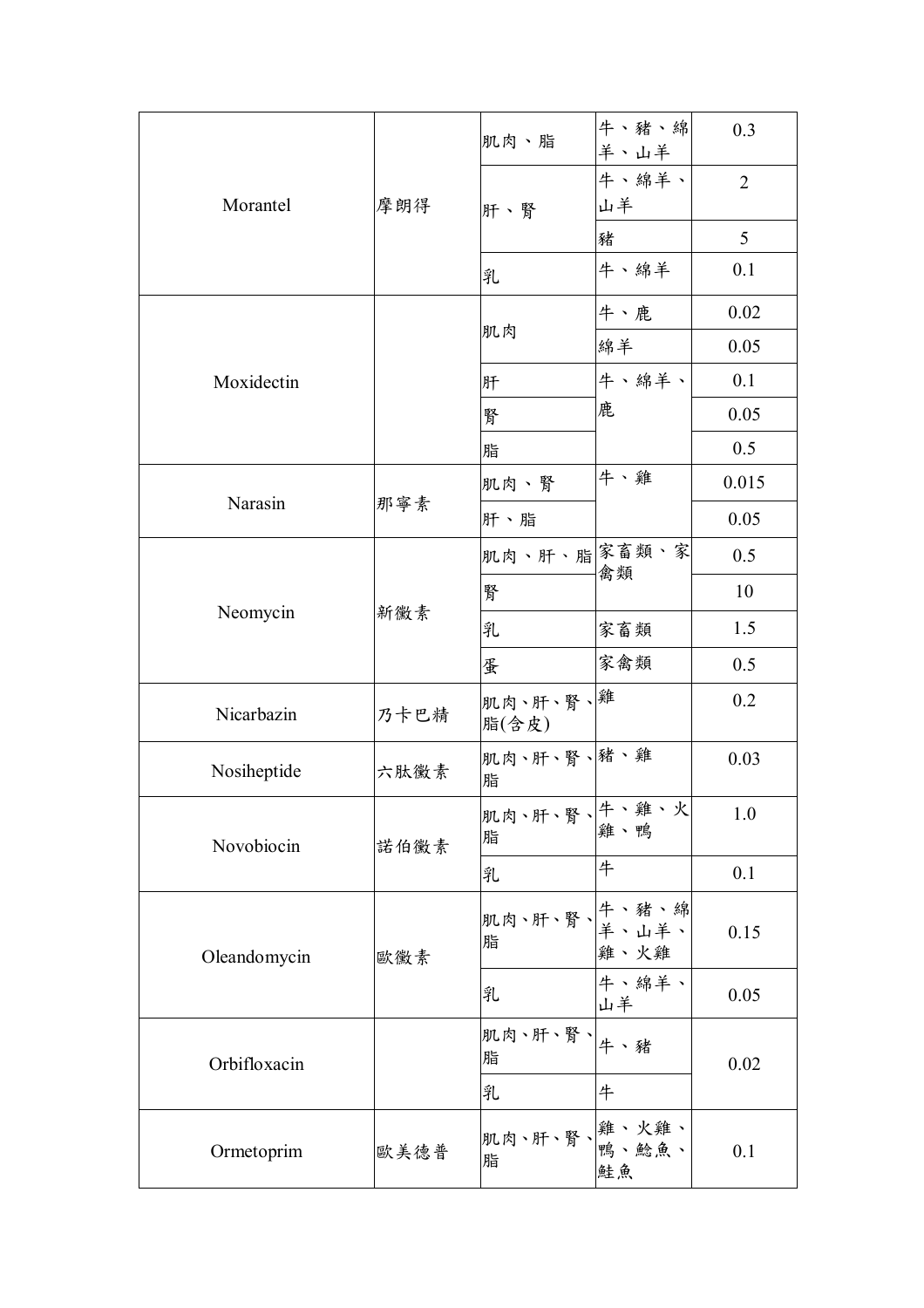| Oxacillin                                |       | <br> 肌肉、肝、腎、 <mark>牛、豬、綿</mark><br>  <sub>肥</sub><br>脂 | 家禽類         | 0.3            |
|------------------------------------------|-------|--------------------------------------------------------|-------------|----------------|
|                                          |       | 乳                                                      | 牛、綿羊        | 0.03           |
| Oxfendazole<br>(見 Febantel)              |       |                                                        |             |                |
|                                          | 奧苯達唑  | 肌肉、腎                                                   | 豬           | 0.1            |
|                                          |       | 肝                                                      |             | 0.2            |
| Oxibendazole                             |       | 脂                                                      |             | 0.5            |
|                                          |       | 肌肉、肝、腎、<br>脂                                           | 牛、綿羊、       | 0.1            |
|                                          |       | 乳                                                      | 山羊          | 0.05           |
|                                          |       | 肌肉                                                     |             | 0.1            |
|                                          |       | 肝、腎                                                    | 家畜類、家<br>禽類 | 0.15           |
|                                          |       | 脂                                                      |             | 0.05           |
| Oxolinic acid                            | 歐索林酸  | 蛋                                                      | 家禽類         | 0.05           |
|                                          |       | 肌肉(含皮)                                                 | 魚           | 0.05           |
|                                          |       | 肌肉                                                     | 十足目、無<br>尾目 | 0.1            |
|                                          |       | 肌肉(含皮)                                                 | 龜驚目         | 0.1            |
| Oxytetracycline (見<br>Chlortetracycline) | 羥四環黴素 |                                                        |             |                |
| Oxytocin                                 | 催產素   | 肌肉、肝、腎、 家畜類<br>脂、乳                                     |             | 免訂容許量          |
|                                          |       | 肌肉、肝、腎 牛、豬、綿                                           |             | 0.05           |
| Phoxim                                   |       | 脂                                                      | 羊、山羊        | 0.4            |
|                                          |       | 乳                                                      | 牛           | 10             |
| Piperazine                               |       | 肌肉                                                     | 豬           | 0.4            |
|                                          |       | 肝                                                      |             | $\overline{2}$ |
|                                          |       | 腎                                                      |             | $\mathbf{1}$   |
|                                          |       | 脂                                                      |             | 0.8            |
|                                          |       | 肌肉、肝、腎、其他家畜類<br>脂、乳                                    |             | 0.05           |
|                                          |       | 肌肉、肝、腎、家禽類<br>脂                                        |             | 0.1            |
|                                          |       | 蛋                                                      |             | $\overline{2}$ |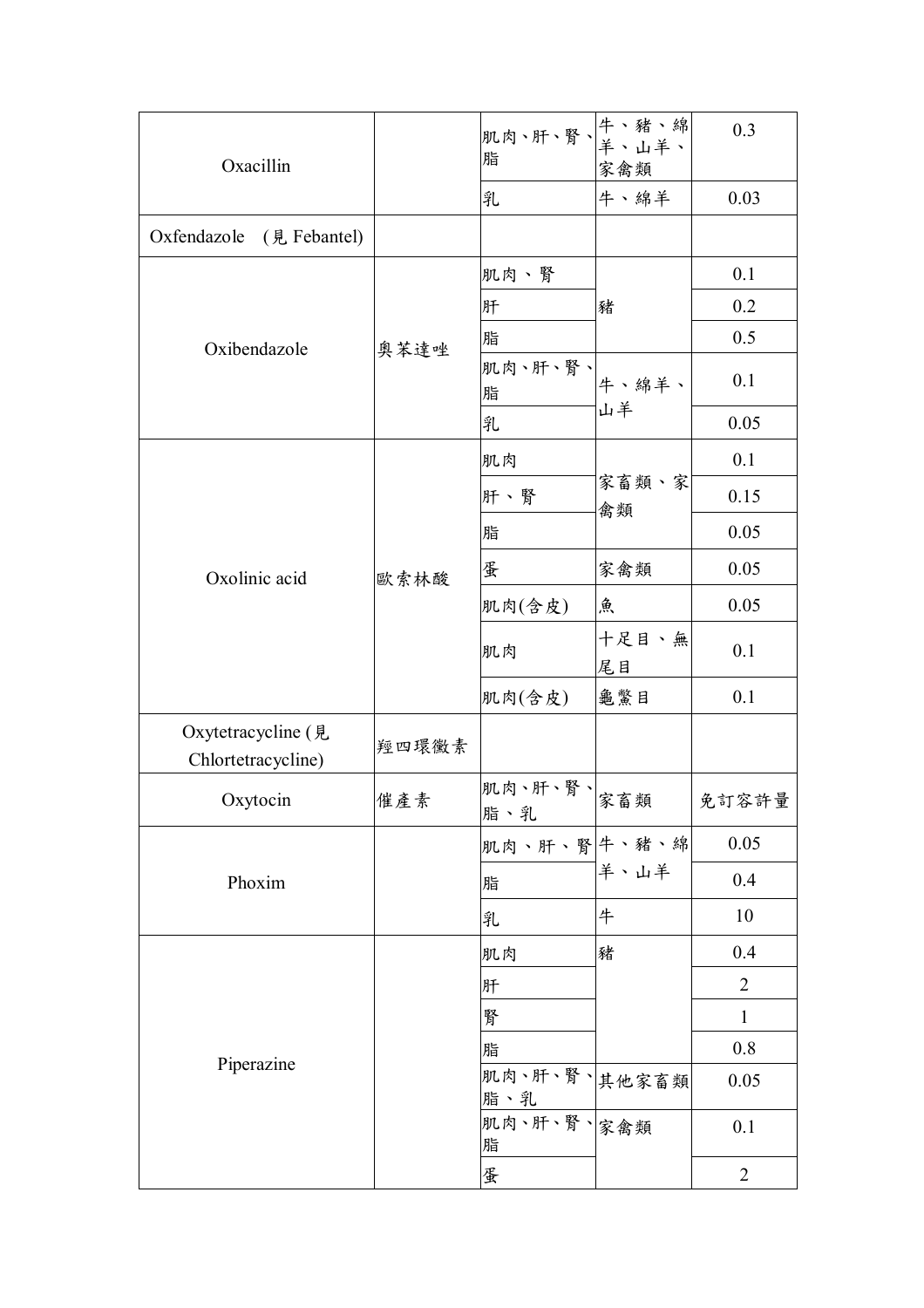| Piperonyl butoxide                   |       | 机肉、肝、腎 牛、豬、綿<br><u>年、日本、麻</u>                 |       | 0.1          |
|--------------------------------------|-------|-----------------------------------------------|-------|--------------|
|                                      |       | 肌肉(脂肪基家禽類<br>準)、肝、腎                           |       | 0.5          |
|                                      |       | 蛋                                             |       | $\mathbf{1}$ |
|                                      |       | 乳                                             | 牛     | 0.05         |
|                                      |       | 肌肉、脂                                          | 綿羊    | 0.05         |
| Praziquantel                         |       | 肝、腎                                           |       |              |
| Pregnant Mare Serum<br>Gonadotrophin |       | 孕馬血清性肌肉、肝、腎、<br>腺激素 脂(含皮)、乳                   |       | 免訂容許量        |
|                                      |       | 肌肉、脂                                          |       | 0.004        |
|                                      |       | 肝、腎                                           | 牛     | 0.01         |
| Prednisolone                         |       | 乳                                             |       | 0.006        |
|                                      |       | 肌肉、肝、腎、 <br> <br> <br> <br> <br> <br> <br>脂、乳 |       | 0.0007       |
|                                      |       | 肌肉、肝、腎、 家禽類<br>脂、蛋                            |       | 0.0007       |
| Procine Somatotropin                 |       | 肌肉、肝、腎、豬<br>脂                                 |       | 免訂容許量        |
| Progesterone                         | 黃體酮   | 肌肉、肝、腎、家畜類<br>脂                               |       | 免訂容許量        |
|                                      |       | 肌肉、脂                                          | 豬     | $\mathbf{1}$ |
| Pyrantel                             |       | 肝、腎                                           |       | 10           |
|                                      |       | 肌肉、肝、腎、  <sup> 馬</sup>                        |       | 免訂容許量        |
|                                      |       | 脂                                             | 其他家畜類 | 0.5          |
| Pyrimethamine                        |       | 肌肉、肝、腎、豬、雞<br>脂                               |       | 0.05         |
| Ractopamine                          | 萊克多巴胺 | 肌肉                                            | 牛     | 0.01         |
| Robenidine hydrochloride             | 羅苯嘧啶  | 肌肉、肝、腎、雞<br>蛋                                 |       | 0.1          |
|                                      |       | 脂(含皮)                                         |       | 0.2          |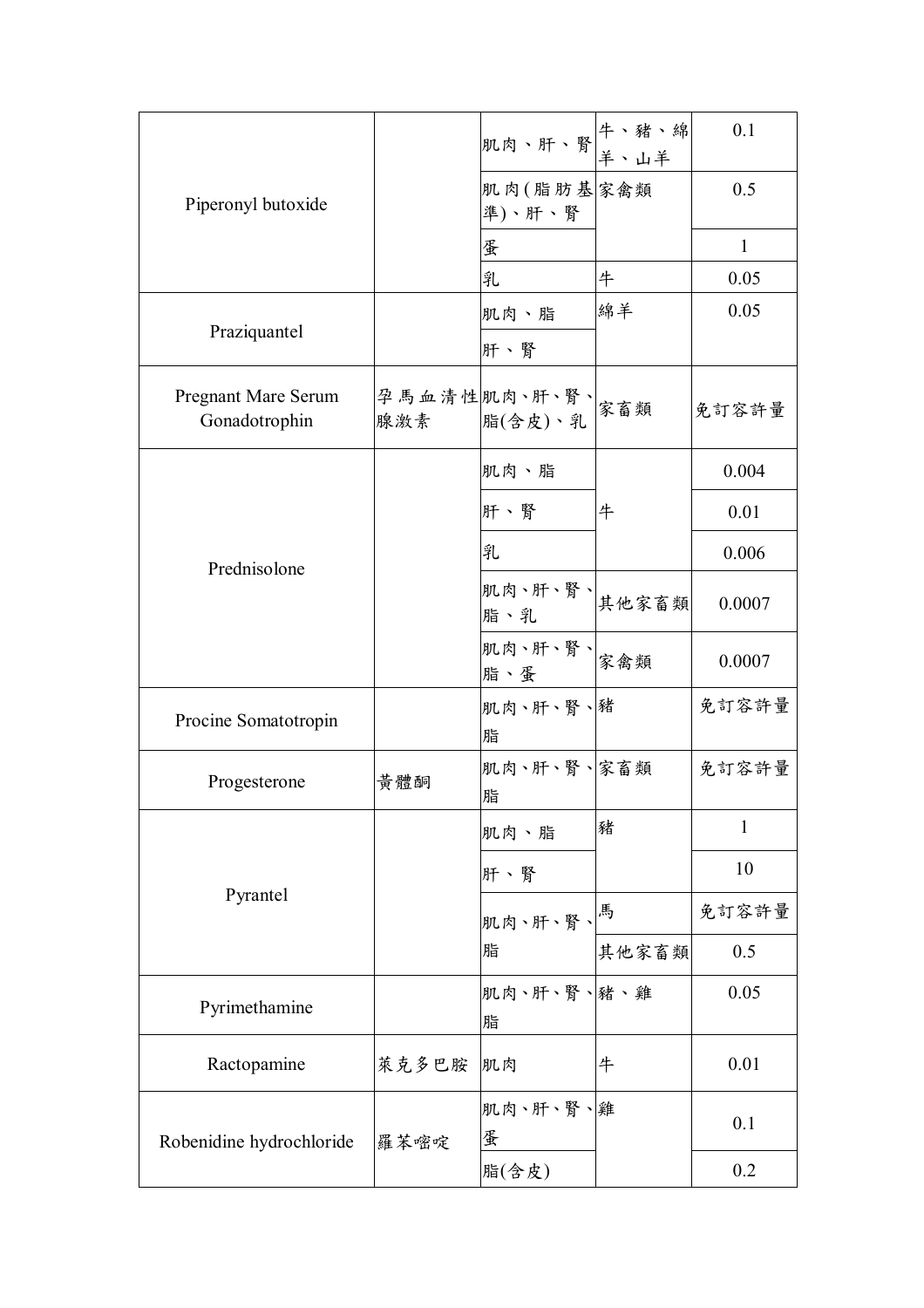| Salinomycin                            | 沙利黴素 | 肌肉、脂     | 牛                   | 0.05           |
|----------------------------------------|------|----------|---------------------|----------------|
|                                        |      | 肝、腎      |                     | 0.5            |
|                                        |      | 肌肉、肝、腎、豬 |                     | 0.1            |
|                                        |      | 脂        |                     |                |
|                                        |      | 肌肉、脂     | 家禽類                 | 0.1            |
|                                        |      | 肝、腎      |                     | 0.5            |
|                                        |      | 蛋        |                     | 0.02           |
|                                        |      | 肌肉       | 雞、火雞                | 0.01           |
| Sarafloxacin                           |      | 肝、腎      |                     | 0.08           |
|                                        |      | 脂        |                     | 0.02           |
|                                        |      | 肌肉       | 雞                   | 0.05           |
| Semduramicin                           | 仙杜拉素 | 肝、脂      |                     | 0.5            |
|                                        |      | 腎        |                     | 0.2            |
|                                        | 觀黴素  | 肌肉       | 牛、豬、綿               | 0.5            |
|                                        |      | 肝、脂      | 羊、雞                 | $\overline{2}$ |
|                                        |      | 腎        |                     | 5              |
|                                        |      | 肌肉       | 其他家畜<br>類、其他家<br>禽類 | 0.3            |
| Spectinomycin                          |      | 肝        |                     | $\mathbf{1}$   |
|                                        |      | 腎        |                     | 5              |
|                                        |      | 脂        |                     | 0.5            |
|                                        |      | 乳        | 家畜類                 | 0.2            |
|                                        |      | 蛋        | 家禽類                 | $\overline{2}$ |
|                                        |      | 肌肉       | 家畜類、雞               | 0.2            |
|                                        |      | 肝        |                     | 0.6            |
|                                        |      | 脂        |                     | 0.3            |
|                                        |      | 腎        | 家畜類                 | 0.3            |
| Spiramycin                             | 史黴素  |          | 雞                   | 0.8            |
|                                        |      | 肌肉、脂     | 其他家禽類               | 0.1            |
|                                        |      | 肝、腎      |                     | $\mathbf{1}$   |
|                                        |      | 乳        | 家畜類                 | 0.2            |
|                                        |      | 肌肉       | 魚、蝦                 | 0.2            |
| Streptomycin<br>(見dihydrostreptomycin) | 鏈黴素  |          |                     |                |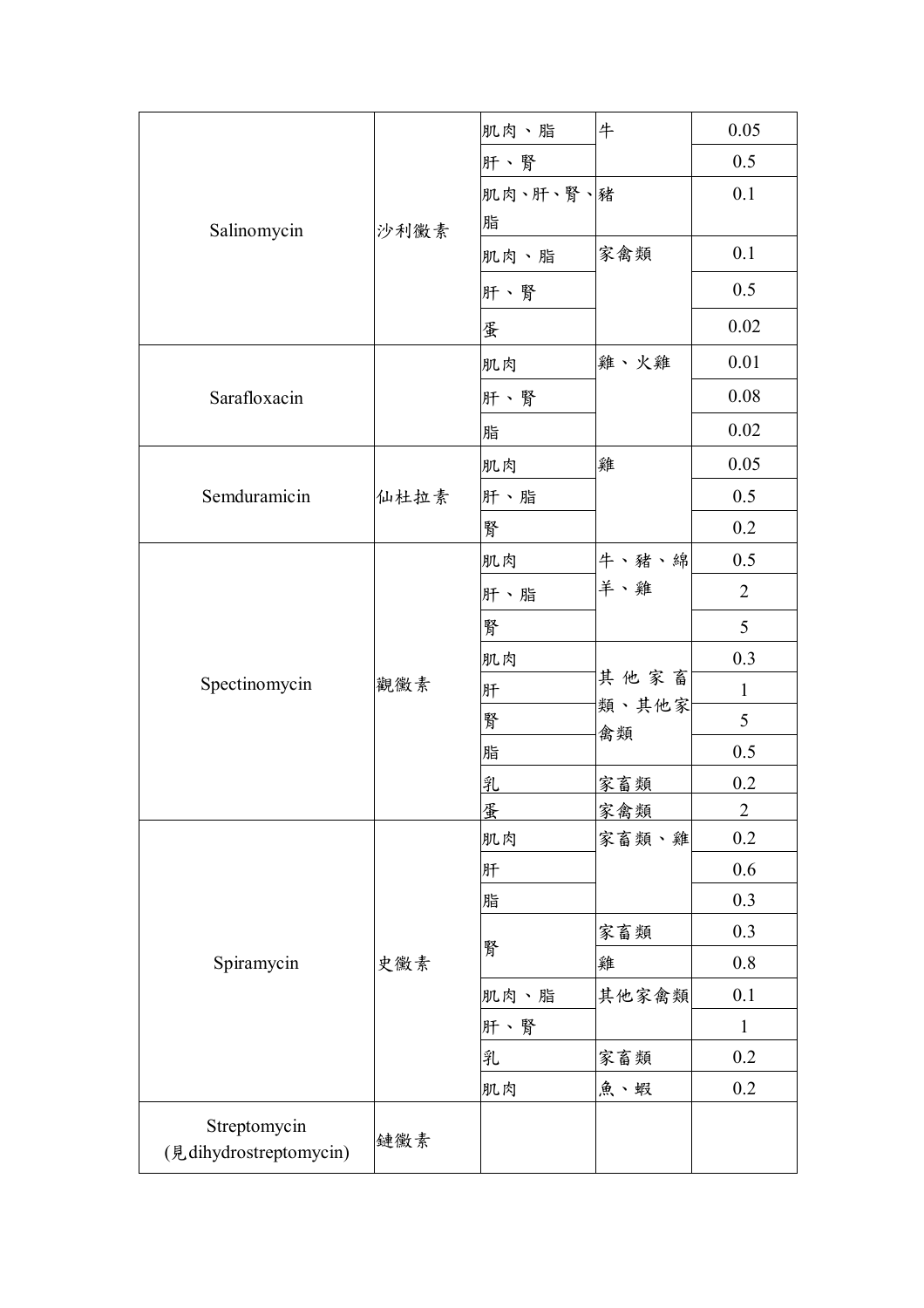| Sulfa drugs                           | 磺胺劑           | 肌肉、肝、腎、家畜類、家<br>脂<br>乳             | 禽類<br>家畜類   | 0.1          |
|---------------------------------------|---------------|------------------------------------|-------------|--------------|
|                                       | 磺胺二甲氧         | 蛋                                  | 家禽類         |              |
| Sulfadimethoxine <sup>(4)</sup>       | 嘧啶            | 肌肉                                 | 魚、蝦         | 0.1          |
| Sulfamonomethoxine <sup>(4)</sup>     | 磺胺一甲氧肌肉<br>嘧啶 |                                    | 魚、無尾目       | 0.1          |
|                                       |               | 肌肉(含皮)                             | 龜鱉目         | 0.1          |
| Testosterone                          | 睾固酮           | 肌肉、肝、腎、牛<br>脂                      |             | 免訂容許量        |
|                                       |               | 肌肉                                 | 小牡牛         | $0.64$ ppb   |
|                                       |               | 肝                                  |             | $1.3$ ppb    |
| Testosterone propionate               |               | 腎                                  |             | $1.9$ ppb    |
|                                       |               | 脂                                  |             | $2.6$ ppb    |
| Tetracycline (見<br>Chlortetracycline) | 四環黴素          |                                    |             |              |
| Tetramisole                           |               |                                    |             |              |
| (見 Levamisole)                        |               |                                    |             |              |
|                                       | 甲磺氯黴素         | 肌肉、肝、腎、牛、豬、綿<br><sub>��</sub><br>脂 | 家禽類         | 0.05         |
| Thiamphenicol                         |               | 乳                                  | 牛、綿羊、<br>山羊 |              |
|                                       |               | 肌肉                                 | 魚           |              |
| Tiabendazole                          |               | 肌肉、肝、腎、牛、豬、綿<br>叶<br>脂             | 馬           | 0.1          |
| (或 Thiabendazole)                     |               | 乳                                  | 牛、綿羊、<br>山羊 |              |
| Tiamulin                              | 泰妙素           | 肌肉、肝、腎、緒、家禽類<br>脂                  |             | 0.1          |
|                                       |               | 蛋                                  | 家禽類         | $\mathbf{1}$ |
| Tilmicosin                            |               | 肌肉、脂                               | 牛、豬、綿<br>羊  | 0.1          |
|                                       |               | 肝                                  | 牛、綿羊        | $\mathbf{1}$ |
|                                       |               |                                    | 豬           | 1.5          |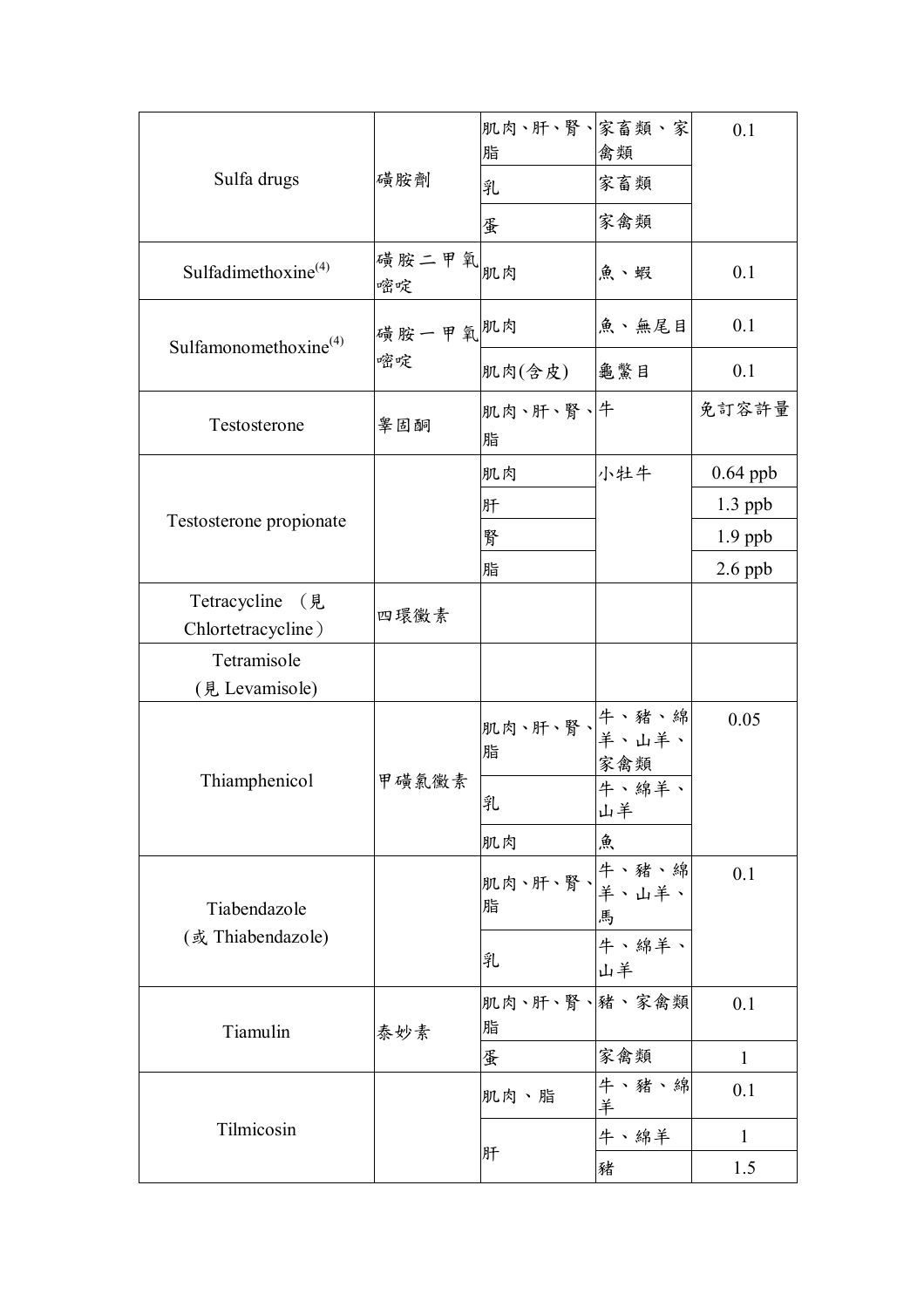|                           |              | 腎               | 牛、綿羊  | 0.3          |
|---------------------------|--------------|-----------------|-------|--------------|
|                           |              |                 | 豬     | $\mathbf{1}$ |
|                           |              | 肌肉              | 雞     | 0.075        |
|                           |              | 皮(含脂)           |       | 0.075        |
|                           |              | 肝               |       | $\mathbf{1}$ |
|                           |              | 腎               |       | 0.25         |
|                           |              | 肌肉、脂            | 牛、豬   | 0.05         |
|                           | 托芬那酸         | 肝               |       | 0.4          |
| Tolfenamic acid           |              | 腎               |       | 0.1          |
|                           |              | 乳               | 牛     | 0.05         |
|                           |              | 肌肉              | 豬     | 0.1          |
|                           |              | 肝               |       | 0.5          |
|                           |              | 腎               |       | 0.25         |
|                           |              | 脂               |       | 0.15         |
| Toltrazuril               |              | 肌肉              | 家禽類   | 0.1          |
|                           |              | 肝               |       | 0.6          |
|                           |              | 腎               |       | 0.4          |
|                           |              | 脂               |       | 0.2          |
|                           |              | 肌肉              | 牛     | 0.002        |
| Trenbolone acetate        |              | 肝               |       | 0.01         |
| Tricaine methanesulfonate | 三卡因甲磺<br>酸   | 肌肉(含皮)          | 魚     | 0.01         |
|                           | 三氯仿          | 肌肉、肝、腎、牛        |       | 0.05         |
| Trichlorfon               |              | 脂、乳             |       |              |
|                           |              | 肌肉              | 魚     | 0.01         |
| Triclabendazole           |              | 肌肉              | 牛     | 0.2          |
|                           |              | 肝、腎             |       | 0.3          |
|                           |              | 脂               |       | 0.1          |
|                           |              | 肌肉、肝、腎、綿羊       |       | 0.1          |
|                           |              | 脂               |       |              |
| Trimethoprim              | 三甲氧苄氨脂<br>嘧啶 | 肌肉、肝、腎、<br>其他家畜 | 馬     | 0.1          |
|                           |              |                 |       | 0.05         |
|                           |              |                 | 類、家禽類 |              |
|                           |              | 乳               | 家畜類   | 0.05         |
|                           |              | 蛋               | 家禽類   | $0.02\,$     |